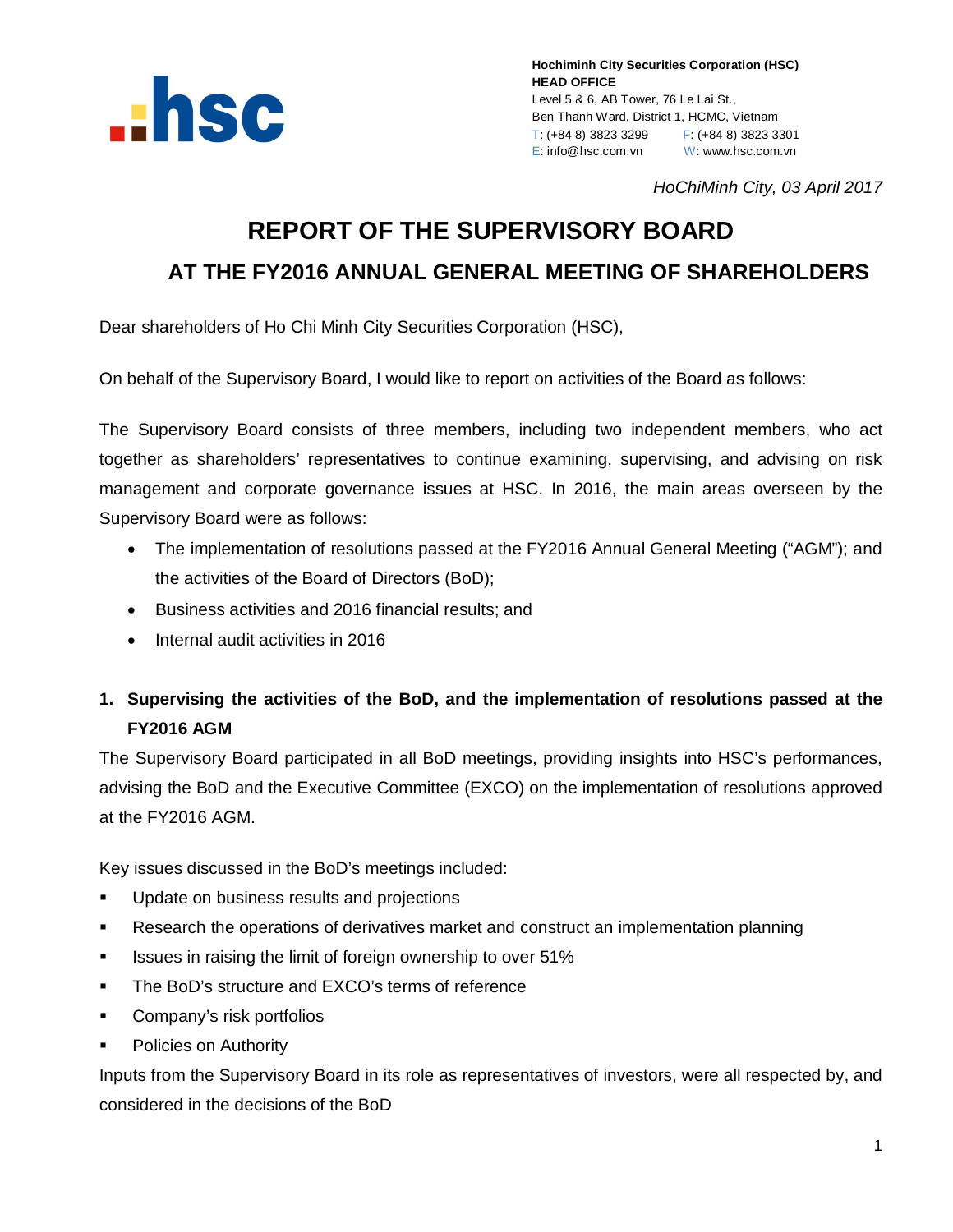#### **2. Business activities and 2016 financial results**

In 2016, the Supervisory Board organized regular meetings (twice a year) with HSC's external auditor, Ernst & Young Vietnam Limited, to discuss the audit scope, audit findings and other relevant matters detailed in the Management Letter. Accordingly, HSC's business operations are conducted in a transparent manner, with no violations relating to the accounting, finance, and operational processes of HSC. This year, Ernst & Young Vietnam Limited only provided audit services to HSC and they did not provide any other advisory services. The total expenditure related to the 2016 audit was VND 1,049,400,000 which included VAT.

Additionally, the Supervisory Board analyzed all quarterly financial statements, reviewed half year and full year audited reports, as well as any financial information presented by EXCO at BoD meetings. In terms of financial safety, HSC's ratios all met high standards, and capital adequacy ratio (CAR) was one of the industry's highest at 710%.

In terms of financial results, HSC has fulfilled the plan approved by the AGM 2016. Among HSC's operations:

- Margin lending revenue increased by VND 121 billion, contributing the most to Company's growth. This was an increase of 54% compared to last year.
- Brokerage fees revenue increased by VND 87 billion, or a 33% growth compared to 2015, driven by HSC's market share increasing from 10.4% to 11.2%, and a 19% increase in liquidity in 2016.
- Proprietary investment revenue increased by VND 34.5 billion with a return of 46%/year.
- Investment Banking revenue, while being below target, recorded a 89% increase.
- Expenses are carefully controlled.

Recommendation of the Supervisory Board on business performance:

- Recognizing the efforts of EXCO as well as HSC's entire staff, the Supervisory Board recommends that HSC needs to adopt competitive remuneration policies to hire, motivate and retain top-quality staff, enhancing its competitiveness given there are significant developments in the market.
- HSC needs to increase its Investment Banking capacity by investing more in human resources to timely and effectively capture opportunities.
- Besides, some business activities could have performed better. Especially, with the vision of leveraging for margin lending activities, HSC needs to continuously assess lending ratio calculation methodology, closely watch stocks performances to identify potential risks, and add pre- and posttransaction checking processes.

These are areas that HSC need to continue improving next year to ensure its stable growth, as well as generate an ROE level that meets market's demand and reflect the company's capability.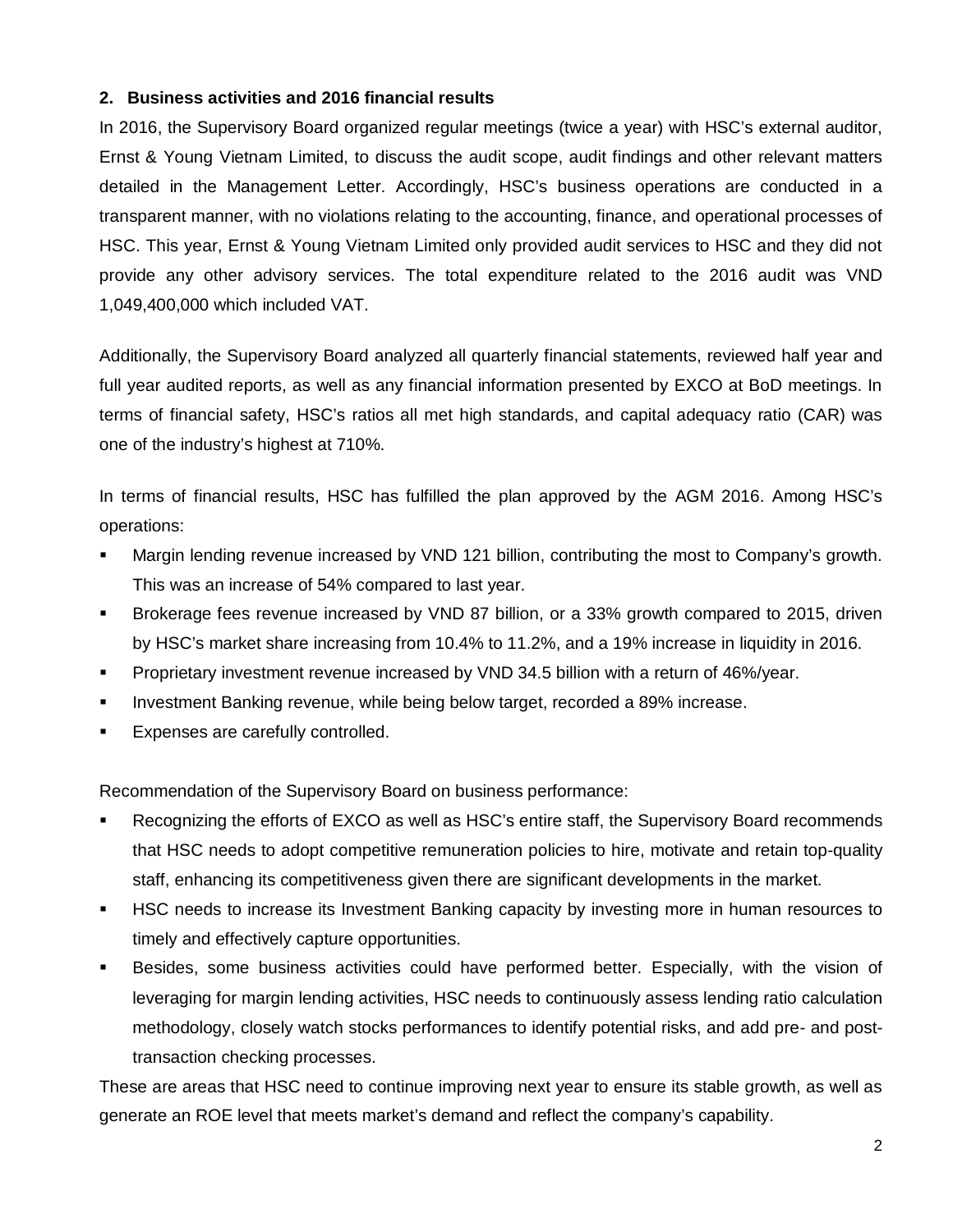#### **Basic financial ratios**

| No.   | <b>Key ratios</b>                                     | <b>FY2016</b> | <b>FY2015</b> |
|-------|-------------------------------------------------------|---------------|---------------|
| $1 -$ | <b>Liquid Capital Safety Ratio</b>                    | 710%          | 1,053%        |
| $2 -$ | <b>Liquidity and Solvency Ratios</b>                  |               |               |
| a-    | <b>Current Ratio (times)</b>                          | 2.84          | 2.63          |
| b-    | Total Debt to Total Assets Ratio (times)              | 0.34          | 0.37          |
| 3-    | <b>Capital Structure Ratios</b>                       |               |               |
| $a-$  | Owner's Equity to Total Assets Ratio (times)          | 0.66          | 0.63          |
| 4-    | <b>Profitability Ratios</b>                           |               |               |
| $a-$  | ROAE (Net Profit after Tax to Average Owners' Equity) | 13.04%        | 9.20%         |
| b-    | ROAA (Net Profit after Tax to Average Total Assets)   | 9.06%         | 5.72%         |

#### **3. Supervising internal audit activities in 2016**

In cooperation with the Board Audit Committee, in 2016, the Supervisory Board continued to supervise activities of the Internal Audit Department and evaluate HSC's operating processes.

In 2016, the Internal Audit Department has performed 2 new audits on accounting-financial reporting and HR management processes. In addition, it also completed the Internal Audit Follow-up on Institutional Client Brokerage and Proprietary Investment/Capital Management processes. The audit scope included compliance with regulations, procedures and opportunities for improvement where necessary.

The audit results showed some certain gap compared to international standards and practices, particularly concerning the completion of the policy and procedures, delegation of authority, and IT systems. However, most of the measures being implemented are adequate, and reasonable to control risk and achieve their objectives. The EXCO is fully aware of risk factors and have plans in place to further improve upon the recommendations of the Internal Audit Department.

Some issues should be noted as follows:

 **For accounting process:** At the time of audit, although no losses have been incurred, it is recommended that HSC add new approval limits to further improve mechanisms of LoA - Limit of Authority and DoA - Delegation of authority to be more comprehensive. With the efforts of the Accounting Department, Risk Management Department and related departments, so far these LoA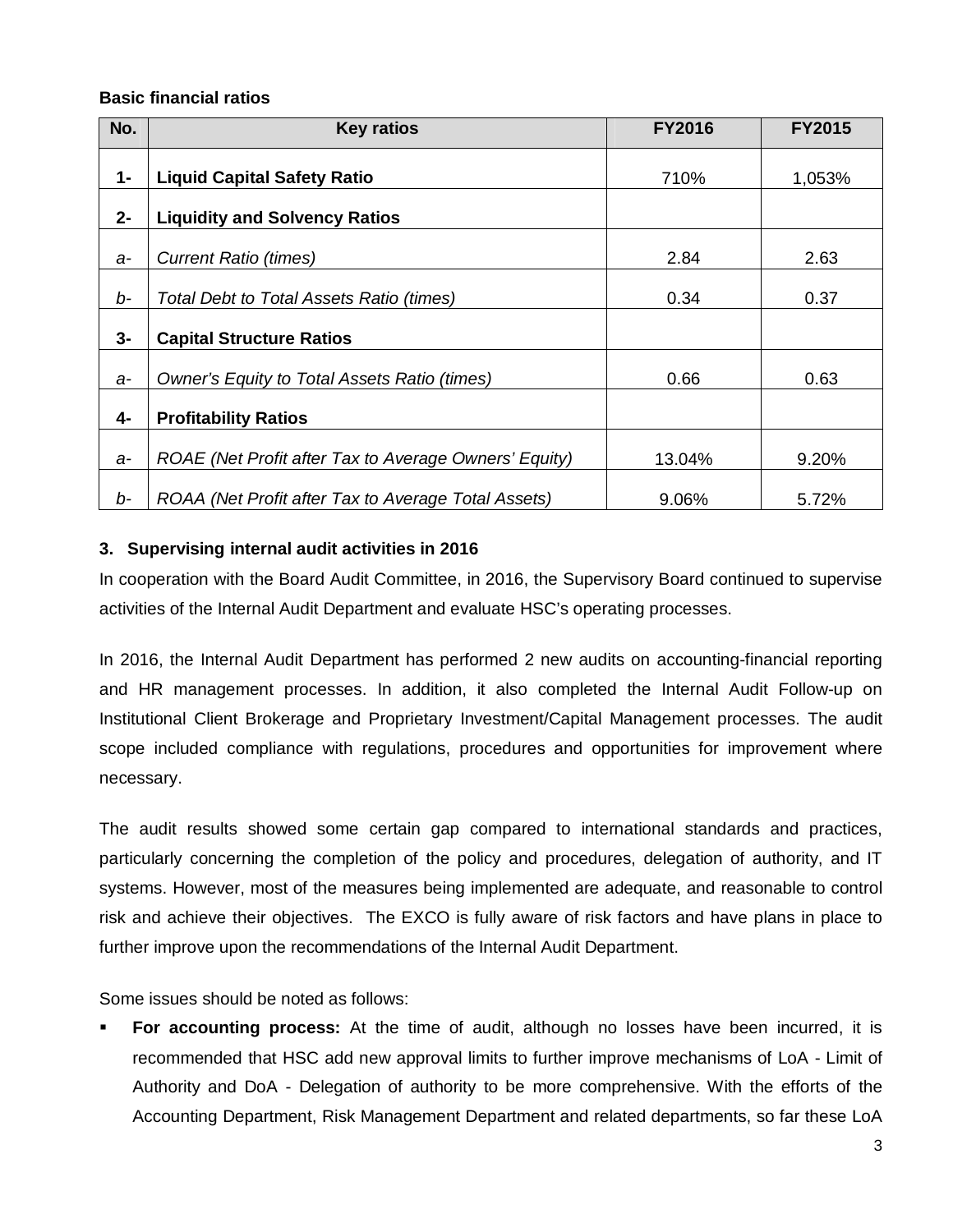& DoA processes have been completed. IT systems should be further upgraded with clearly defined accesses to enhance the security of our customers and the company. The Supervisory Board recommends that these policies be communicated and updated on a regular basis to minimize risks in the future.

- **For institutional brokerage processes**: It is recommended to supervise more closely the opening accounts, fees approval, and customer evaluation processes. At the same time, transaction limits must be articulated in the Department's policy and approved by the CEO.
- **For proprietary investment process:** Currently the organizational structure of the Proprietary Investment Department is not really up to international corporate governance standards and practices. However, given limitations of Vietnam's market in terms of size and human resources, the strategic objectives of the Proprietary Investment Department must be clearly defined before conducting any alteration to the current operating model.

The Supervisory Board believes that all departments should strictly adhere to the timelines committed during the audits to improve the risk management processes of their departments. Therefore, in addition to auditing new processes, the Internal Audit Department should follow up on the progress made, remind the departments when needed, and report the results to the Board Audit Committee, as well as the CEO, in a timely manner. In the course of operation since 2014, the Internal Audit Department has fulfilled its role and effectively collaborated with the Supervisory Board. This ensures that HSC's operations are under adequate control and in line with the best practice and standards.

#### **4. Remuneration of the Supervisory Board in 2016:**

Total remuneration of the Supervisory Board in 2016 was VND 322,666,664 (inclusive of personal income tax). Specific remuneration to each member is as follows:

| No. | <b>Member</b>        | <b>Position</b> | Per month (after tax) |
|-----|----------------------|-----------------|-----------------------|
|     | Mr. Vo Van Chau      | Chairman        |                       |
| 01  |                      |                 | 10,000,000            |
| 02  | Mr. Doan Van Hinh    | Member          | 6,000,000             |
|     |                      |                 |                       |
| 03  | Ms. Dang Minh Nguyet | Member          | 6,000,000             |

#### **5. Plan of the Supervisory Board for 2017:**

The Supervisory Board continues to accompany and supervise the Internal Audit Department in completing the audits started in 2016 and new audits in the following processes: